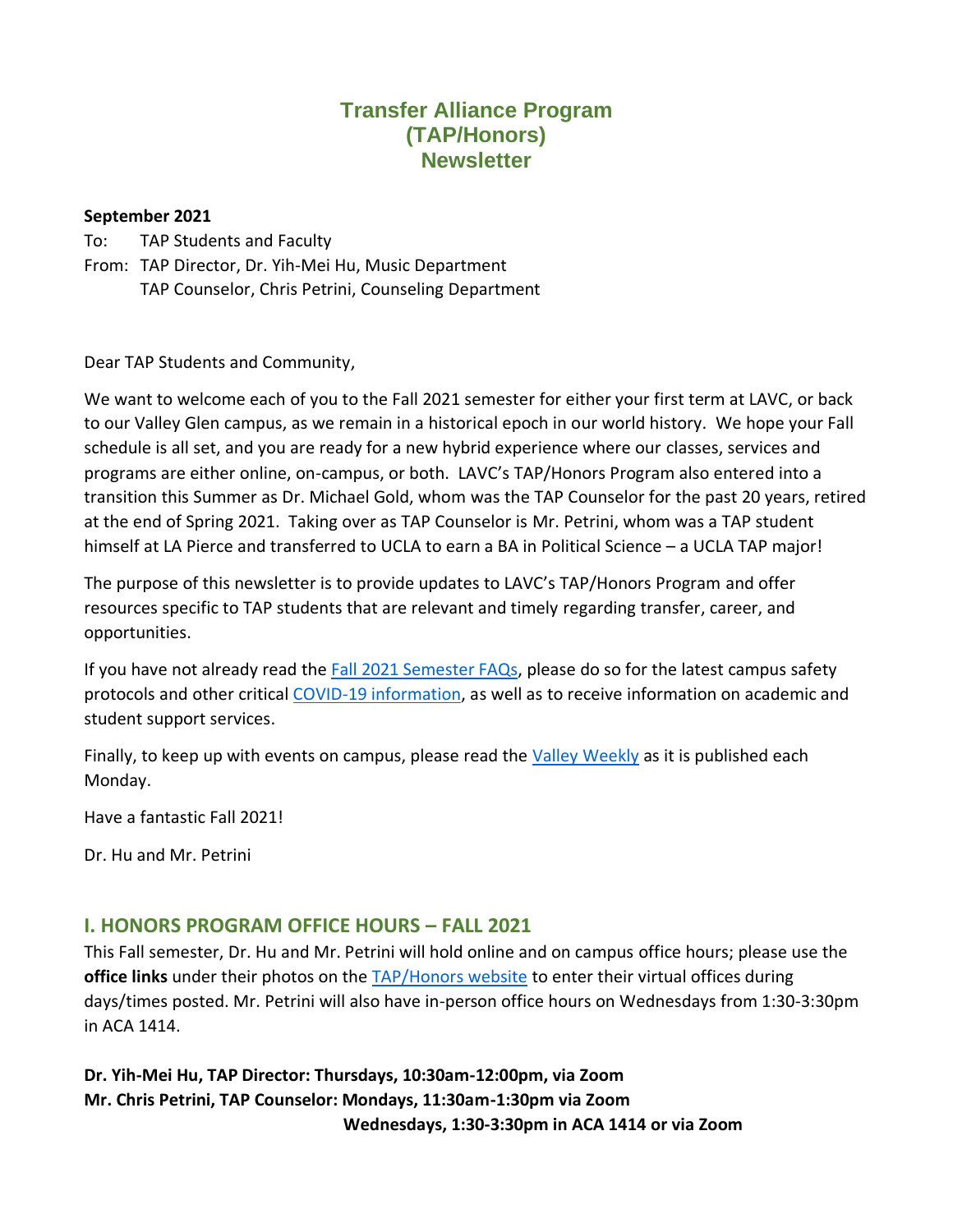### **II. HONORS SECTIONS FOR FALL 2021**

Six ALL-Honors Course Sections are open to TAP/Honors students only (or with professor permission). Note: Use th[e Searchable Schedule of Classes](https://mycollege-guest.laccd.edu/psc/classsearchguest/EMPLOYEE/HRMS/c/COMMUNITY_ACCESS.CLASS_SEARCH.GBL?Campus=LAVC&strm=2218) to find Honors sections. Select HONORS CLASSES under CLASS SEARCH TYPE and then click SEARCH.

| <b>Class</b>     | Class $#$   | Days                    | <b>Times</b>  | Instructor  | <b>Notes</b>                                                     |
|------------------|-------------|-------------------------|---------------|-------------|------------------------------------------------------------------|
| AFRO AM 005H     | 25576       | Asynchronous            | Asynchronous  | K. Morris   |                                                                  |
| <b>ART 101H</b>  | 25580       | Asynchronous            | Asynchronous  | D. Hight    |                                                                  |
| ENGLISH 101H     | 14626       | Asynchronous            | Asynchronous  | A. Jeffries |                                                                  |
| Lib Sci 101H     | 10218       | Asynchronous            | Asynchronous  | C. Orozco   | Required for TAP                                                 |
| PSYCH 001H       | 25600       | M/W                     | 11:35a-1:00p  | C. Peter    |                                                                  |
| <b>MATH 227H</b> | 25597/25598 | $T - LAB$ (via<br>Zoom) | 11:35a-12:45p | A. Trujillo | Lecture component<br>(4 Hours) is<br>conducted<br>asynchronously |

Plus, mixed Honors/non-Honors courses offered Fall 2021:

| Art 501              | Journal 105                |  |
|----------------------|----------------------------|--|
| Biology 006 & 007    | <b>Math 259</b>            |  |
| Chicano Studies 007  | <b>Math 260</b>            |  |
| Cinema 114           | <b>Math 261</b>            |  |
| English 103          | Music 111                  |  |
| German 003, 004, 005 | Spanish 003, 004, 005, 006 |  |

#### **III. PLAN AHEAD WITH THE TWO-YEAR TAP SCHEDULE**

Below is the 2-year calendar of "All Honors" course offerings\* to help you plan your IGETC and TAP requirements for transfer. Taught by TAP/Honors Faculty in a challenging environment, these classes offer an opportunity to directly engage with your TAP peers. **Contracts are not permitted for a course that is offered as an all-Honors section in the same term.** 

| <b>Fall 2021</b>         | Spring 2022            |
|--------------------------|------------------------|
| Area 1A - ENGLISH 101H   | Area 1B - ENGLISH 102H |
| Area 2 – MATH 227H       | Area 3A - MUSIC 101H   |
| Area $3A - ART 101H$     | Area 3B - ANTHRO 121H  |
| Area 4 - AFRO AM 005H    | Area 4 - HISTORY 011H  |
| Area 4 - PSYCH 001H      | Area 5B - PSYCH 002H   |
| LIB SCI 101H             |                        |
| <b>Fall 2022</b>         | Spring 2023            |
| Area 1B - ENGLISH 103H   | Area 1B - COMM 105H    |
| Area $3B - AFRO AM O2OH$ | Area 2 - STAT 101H     |
| Area 4 - PSYCH 001H      | Area 3A - CINEMA 105H  |
| Area 5B - ANTHRO 101H    | Area 4 – ECON 001H     |
| LIB SCI 101H             | Area 5A - ENV SCI 001H |

\*Subject to change in Schedule of Classes.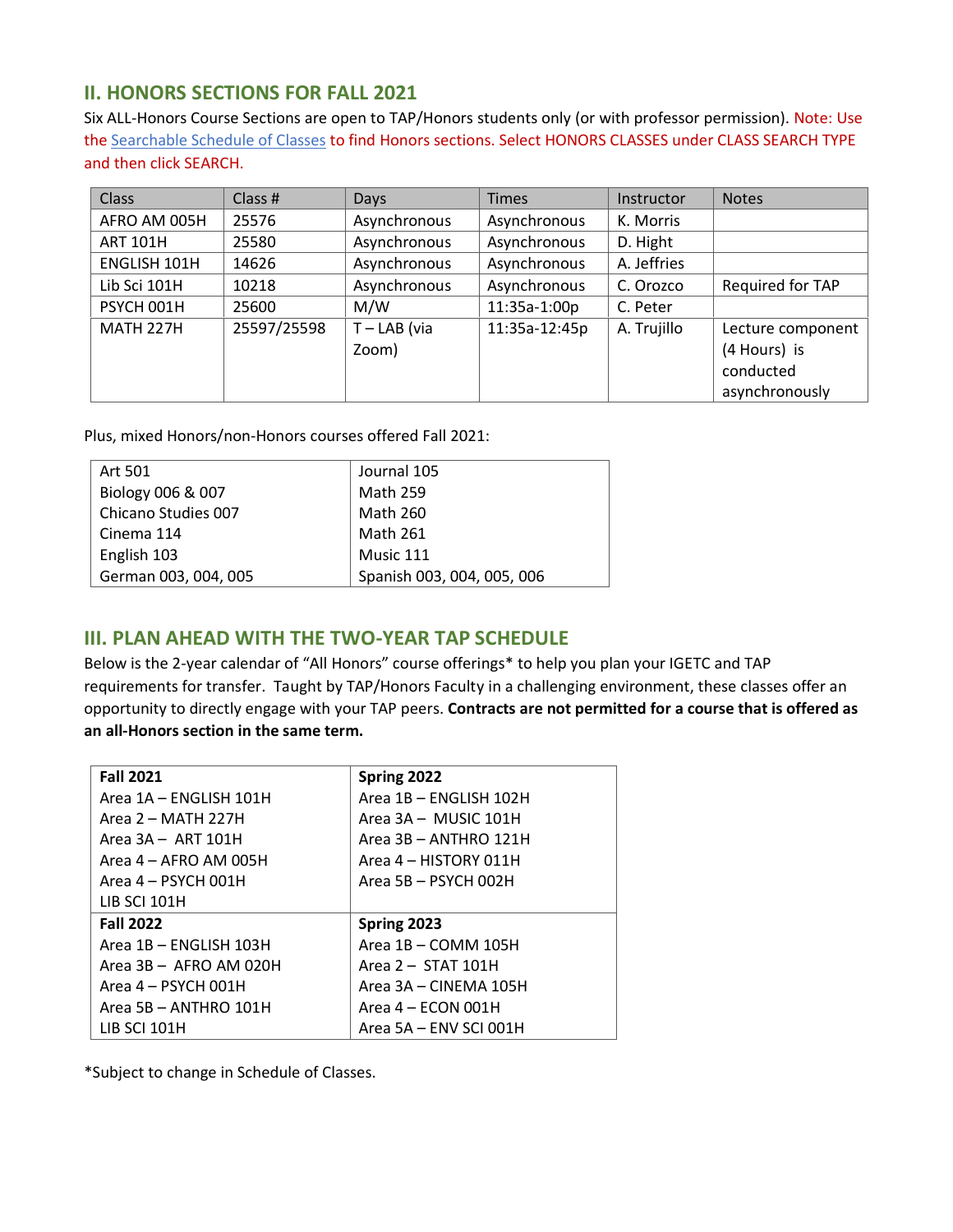## **IV. TAP CONTRACTS – PROCESS AND POLICIES EXPLAINED**

In addition to the All-Honors and Mixed-Sections courses offered each Fall and Spring semesters, TAP students may also earn Honors credit for any course listed under [Current TAP Approved Courses](https://www.lavc.edu/tap/tap-curriculum.aspx) through a contract.

#### **PROCESS**

Contact the LAVC instructor to see if they would approve of your doing their regular class for Honors credit. If so, then the instructor and you will complete **Page 1** of the [TAP/HONORS Contract](https://www.lavc.edu/tap/document-library/docs/TAP-Contract-Fillable-6-21.pdf) together, listing the additional material/projects to complete for Honors credit. The instructor will then send it to Dr. Hu for approval **by the end of the fifth week (October 1, 2021 for Fall 2021)** for Fall and Spring terms. If the class is offered in the Summer, Winter, or is an 8-Week class, then the signed and approved contract must be submitted to Dr. Hu **by the end of the first week. No exceptions will be made to these deadlines.**

Once the class is completed, the instructor will complete **Page 2** of the contract with final grade, and send that to Dr. Hu. Once reviewed and recorded, the grade information is sent to Admissions and Records, and the class will be noted on your transcript as "Honors section." Please allow 4-6 weeks for transcript notation, as it is done by a specialist and not the TAP Director/Counselor.

#### **POLICIES**

- 1. The Honors Director reserves the right for final approval of any contract.
- 2. Contracts may only be used for courses offered at LAVC. You may not ask a Pierce College instructor if they would do a contract with you.
- 3. Contracts are not permitted for a course that is offered as an all-Honors section in the same term.
- 4. Number of contracts allowed: Students required to complete **18 Honors units** for TAP Certification are allowed to use up to **three (3) Honors contracts** to fulfill this. Students required to complete **15 Honors units** for TAP Certification may only use **two (2) Honors contracts** towards fulfilling this.

## **V. \$1000 EMERGENCY FEDERAL STIMULUS AWARDS**

Every LA Valley College student enrolled for Fall 2021 who qualifies for financial aid is eligible to receive a [\\$1000](https://www.lavc.edu/Coronavirus/Student-Updates.aspx#awards)  [federal stimulus award.](https://www.lavc.edu/Coronavirus/Student-Updates.aspx#awards) To receive the award, you must:

- Have LAVC as your home campus
- Be enrolled at Valley College for Fall 2021, AND
- Be eligible for the California College Promise Grant or CA Dream Act, or demonstrate economic hardship resulting from COVID-19

If you haven't applied for financial aid, complete your [Free Application for Federal Student \(FAFSA\) application](https://fafsa.ed.gov/) (LAVC code is 001228) or complete the [California College Promise Grant Application](https://www.lavc.edu/financialaid/library/docs/2021-22-CCPG-Application_ENGLISH-(3).pdf).

## **VI. UC TRANSFER ADMISSION GUARANTEE (TAG) – DUE SEPTEMBER 30, 2021**

**Six participating University of California campuses (not UCLA, UC Berkeley or UC San Diego) offer guaranteed admission to transfer students in certain majors as seen on th[e 2022-2023 TAG Matrix](https://admission.universityofcalifornia.edu/counselors/files/tag-matrix.pdf) or explained on the [TAG Website.](https://admission.universityofcalifornia.edu/admission-requirements/transfer-requirements/uc-transfer-programs/transfer-admission-guarantee-tag.html)**

- Students who have met campus-specific requirements must complete th[e online TAG application](https://uctap.universityofcalifornia.edu/students/index.cfm) and **submit it between September 1-30, 2021 for Fall 2022 admission**.
- TAG students must submit a [UC application](https://admission.universityofcalifornia.edu/how-to-apply/applying-as-a-transfer/) for transfer between November 1-30, 2021; submitting the TAG application alone is not enough.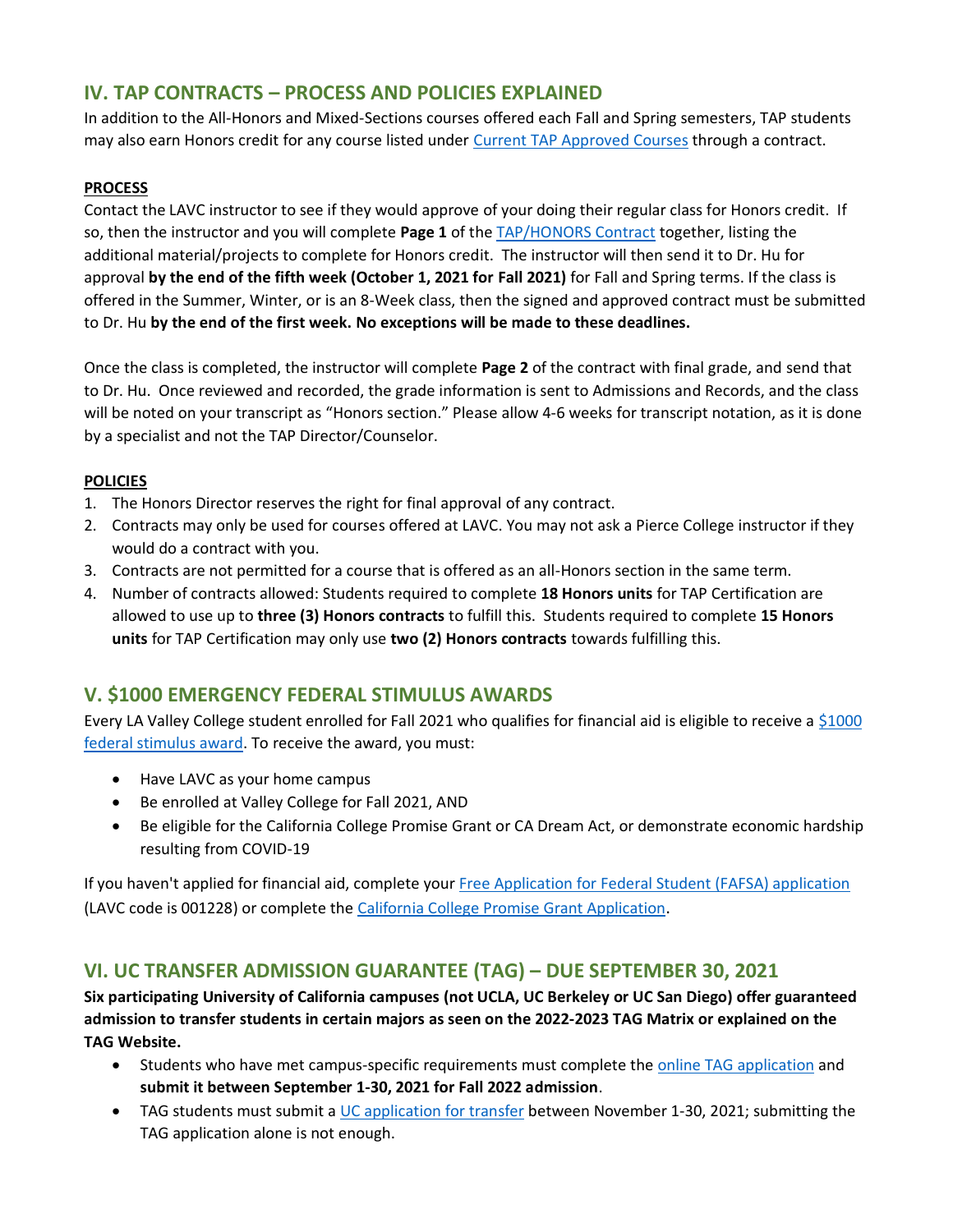- Note #1: Transfer students do not have to participate in TAG to be considered for admission. In fact, approximately two-thirds of transfer students admitted to UC do not have a TAG. Non-TAG students simply apply for UC admission during the appropriate application filing period.
- Note #2: A TAG can be done at one of the six UC's in addition to completing TAP/Honors at LAVC. TAG is separate from the priority consideration students receive when they are TAP/Honors CERTIFIED for transfer to one of the TAP/Honors colleges/universities with which we have admissions agreements.
- Be on the lookout for TAG Workshops at LAVC's [Career & Transfer Center](https://www.lavc.edu/transfer/index.aspx) in September

### **VII. TAP TRANSFERS FALL 2022 – COMPLETE TAP REQUIREMENTS NOW**

LAVC TAP/Honors students applying for transfer in November 2021 for Fall 2022 admission are required to complete a personalized **TAP COMPLETION PLAN** with Mr. Petrini. **Being certified is what gives you priority consideration when applying for transfer.** The plan must include **at least three Honors courses** (**minimum 9 units**) completed by the end of Fall 2021. Any remaining Honors units, LIB SCI 101 and any proposed courses needed to fulfill the rest of your transfer requirements with completion by the end of Spring 2022.

**To complete TAP requirements: Freshman admits must complete 18 Honors units and LIB SCI 101. Continuing Student admits must complete 15 Honors units and LIB SCI 101. LIBRARY SCIENCE 101 does NOT need to be Honors, but if taken as Honors, the section will count towards your 15-18 units.** 

*The official TAP CERTIFICATION done with TAP transfers in an appointment with Mr. Petrini but he does not provide you with anything for your transfer application(s). They are separate processes; further details will be published in the October and November newsletters.*

## **VIII. UCLA TAP TRANSFERS FALL 2022 – POLICY FOR ALTERNATE MAJORS**

TAP Certified students are given priority consideration for admission to majors in the [College \(of Letters and](https://www.college.ucla.edu/)  [Science\).](https://www.college.ucla.edu/) If you are not selected for admission to your [first-choice major,](https://admission.ucla.edu/apply/transfer/deciding-on-major/major-preparation-the-college) your application will be reviewed for an alternate major. Your alternate major must be within the College, and **cannot be one of the following restricted alternate majors**:

| Biology                                   | Pre-International Development Studies |  |
|-------------------------------------------|---------------------------------------|--|
| <b>Pre-Business Economics</b>             | Pre-Mathematics/Economics             |  |
| Communication                             | Pre-Mathematics, Financial Actuarial  |  |
| <b>Pre-Economics</b>                      | <b>Pre-Political Science</b>          |  |
| English                                   | Pre-Psychology                        |  |
| <b>Pre-Global Studies</b>                 | Pre-Sociology                         |  |
| Pre-Human Biology & Society (B.A. & B.S.) | Pre-Statistics                        |  |

Your alternate major must also have been listed on your original UC Application and match what is written on the TAP Certification form you complete with Mr. Petrini. Requests to add or change the alternate major after submission of your UC application will not be considered by UCLA.

**Note:** Majors in the Henry Samueli School of Engineering and Applied Science (HSSEAS), the School of Arts and Architecture (SOAA), the Herb Alpert School of Music, the School of Nursing, and the School of Theater, Film and Television (TFT) **are not acceptable for alternate major review**. Additionally, the pre-Public Affairs major is not an available alternate major option as it is in the Luskin School of Public Affairs. Likewise, the Education and Social Transformation major in the Graduate School of Education & Information Studies is not available.